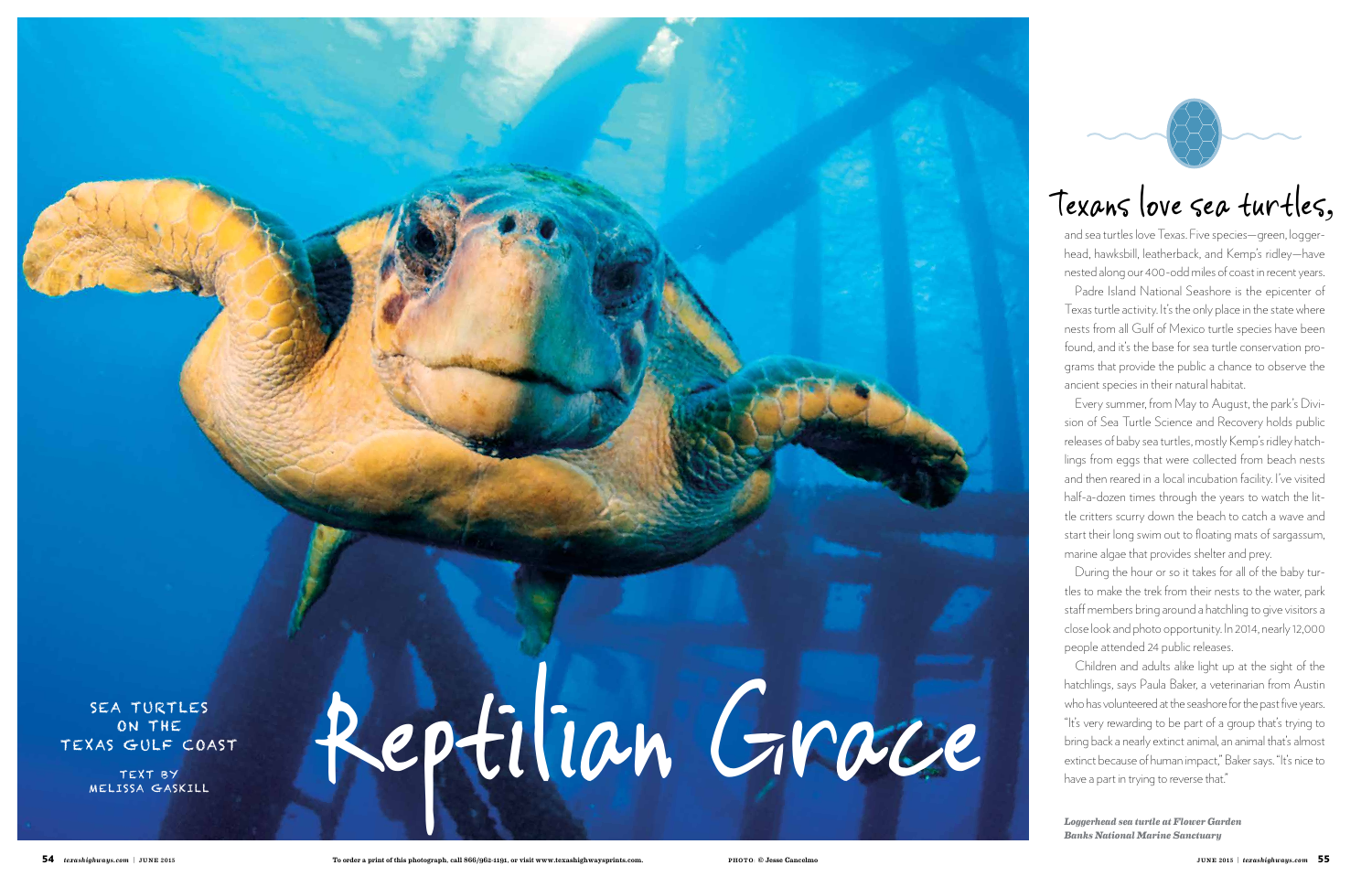releases takes on greater meaning when considered in the context of the challenges facing sea turtles. Kemp's ridleys, the most common nesting turtles at Padre Island, and four other Gulf sea turtle species are listed as threatened or endangered. Threats to their survival in clude development, fishing gear entanglement, pollution, poaching for food in many countries, and the effects of climate change—warmer sand affects hatchlings, warmer seas can change the abundance and location of food sources, and shifting ocean currents influence the drifting of young sea turtles and the migratory patterns of adults.

Kemp's ridleys, the smallest sea turtles at no more than 100 pounds, are found in greater nesting numbers in Texas than anywhere else in the United States. They live throughout the Gulf of Mexico and along the U.S. Atlantic coast, where they eat crabs, fish, jellyfish, and mollusks. Kemp's are the only sea turtles that lay their eggs in the daytime, nesting April through July. Kemp's ridley nests in Texas rose steadily from 1995 to 2009. That trend then reversed, however, with decreases in 2010—the year of a 4.9-million-barrel oil spill in the Gulf—and in 2013 and 2014.

Scientists aren't sure how the 2015 Kemp's nesting season will turn out.

"When nesting was steadily increasing 12 to 19 percent per year, we could make predictions," says Donna Shaver, chief of the Division of Sea Turtle Science and Recovery at Padre Island National Seashore. "Now that this trend is broken, it is difficult to say. We hope that more nests will be found during 2015, but we could have a third consecu tive year of decreases."

The good news is that around the world, responsible sea turtle tour ism contributes to their conservation and protection. Tourism pro vides economic alternatives for locals and makes turtles worth more alive than dead. I had my first sea turtle encounter 15 years ago in Baja California Sur, Mexico, where fishermen who previously cap tured them for food now patrol nesting beaches for their protection. After that, I sought out the interesting reptiles whenever I traveled and eventually wrote a book about well-managed sea turtle ecotour ism programs around the world.

The protection effort at Padre Island National Seashore relies on volunteers to help monitor 80 miles of beach for nests near the dune line. The public also finds many of them, so keep your eyes peeled. The Texas coast hosted 119 Kemp's ridley nests in 2014, 72 of them at the national seashore. Volunteers attend training in February or March and sign up for patrol shifts April through July. "Finding a nesting turtle is an experience of a lifetime," Baker says. "It's a sight very few people have had the privilege to see."

Texas provides other opportunities to spot sea turtles in the wild. Mustang Island State Park, between Port Aransas and North Padre Island, offers three miles of beach, campgrounds, a paddling trail, picnic tables, and fishing jetties, which are a good place to spot green sea turtles.

The only herbivorous sea turtles, greens weigh about 325 pounds

# Meet the Turtles

*At right and at bottom corner: On Mustang Island, the UT Marine Science Institute releases green sea turtles after rehabilitation. Below: At Padre Island National Seashore, newly released Kemp's ridley hatchlings head for the surf.*



The spectacle of the hatchling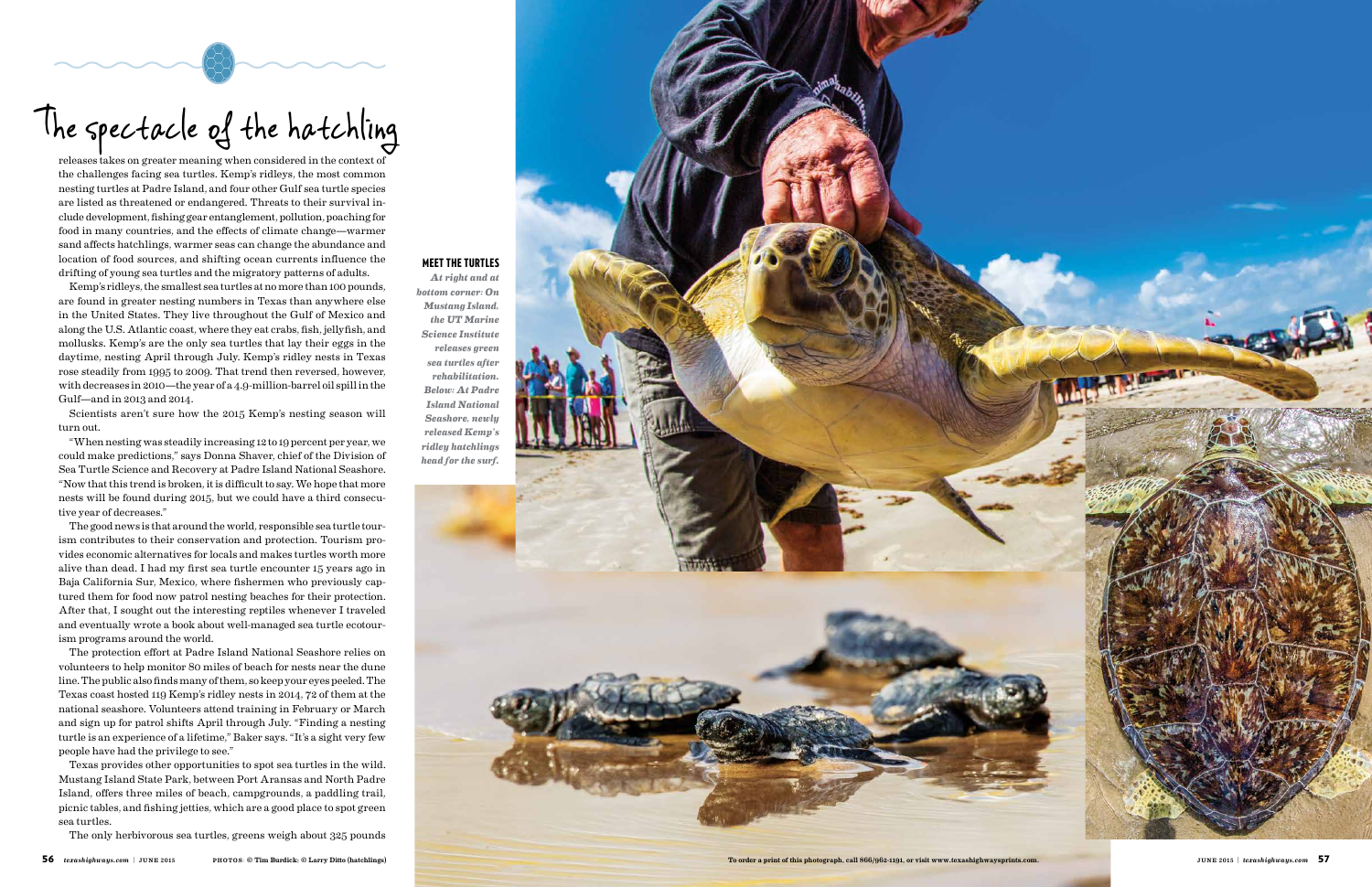

as adults and nest from June to September in the southeastern United States, mostly in Florida, and on the coasts of Mexico and Costa Rica. Fifteen green turtle nests were found on the Texas coast in 2013, but none in 2014.

north of I.B. Magee Park in Port Aransas.

Although the only hawksbill nest documented on the Texas coast occurred in 1998 at Padre Island National Seashore, divers and deep-sea fishermen glimpse hawksbills distinguished by their beautiful amber shells with black and brown markings—around artificial reefs or offshore platforms. Sightings of hawksbills and loggerheads—400-pound reptiles

with large heads and powerful conch-crunching jaws—are a trip highlight for those who dive the coral reefs at the Flower Garden Banks National Marine Sanctuary, located 100 miles off the Texas coast. Two loggerhead nests were recorded on the Texas coast in 2014 and 13 in 2013. When it comes to leatherbacks, a 2008 discovery of the sea turtle's nests at Big Shell Beach on Padre Island is the only known presence of the species in Texas since the 1930s.

Sea turtle encounters create wonderful memories, and once you've had one, you'll probably want more, as I did. Beyond their tourist appeal, sea turtles are important to healthy oceans and coasts, too. For example, green sea turtles crop sea grass beds and help keep those important ecosystems healthy. In many places around the world, unhatched eggs and shells contribute important nutrients to beach ecosystems, and hatchlings serve as prey for a variety of other animals.

Mustang Island park rangers offer regular programs on sea turtles, as well as beach walks and exploration of jetty life, with the common bonus of spotting young green sea turtles nibbling on algae and sea grass. Young green sea turtles also hang out around Packery Channel on the southern end of Mustang Island and near the ship channel jetties at the northern end of Mustang Island, *←* turn to see

*Padre Island National Seashore and Mustang Island State Park are two of the best places to view sea turtles in the wild:*

# **Padre Island National Seashore**

hatchling releases are held May to August. For dates, check the park's website or call the turtle hotline, 361/949-7163. To volunteer, call 361/949-8173 ext. 268. The seashore opens daily, and the visitor center opens 9-5 daily except Christmas. Entrance fee: \$10 per vehicle, good for seven days. www.nps.gov/pais.

**Mustang Island State Park** opens daily, 7 a.m.-10 p.m. Entrance fee is \$5 for adults, children 12 and younger are free. Primitive campsites cost \$10 per night; sites with water and electricity cost \$20 per night. Call 361/749-5246; tpwd.texas.gov/ state-parks/mustang-island.

"Just as important, though, every creature plays a role in a healthy ecosystem and its loss can have unforeseen consequences," adds Shaver. "These creatures have existed for four million years, and human activity nearly eliminated them. Our job is to right a wrong by protecting the turtle's place in the web of life." ★

*Melissa Gaskill traveled throughout the United States and five other countries researching* **A Worldwide Travel Guide to Sea Turtles***, published by Texas A&M University Press in 2014. Watching and helping with hatchling releases are some of her fondest travel memories.*

# from tiny to Mighty

*Clockwise from right: A rehabilitated green sea turtle released on Mustang Island; a loggerhead sea turtle at Flower Garden Banks; volunteers practice measuring Kemp's ridley nests on South Padre Island.* 



MORE PLACES

SEA TURTLES





# **ESSENTIALS SEA TURTLE SIGHTINGS**